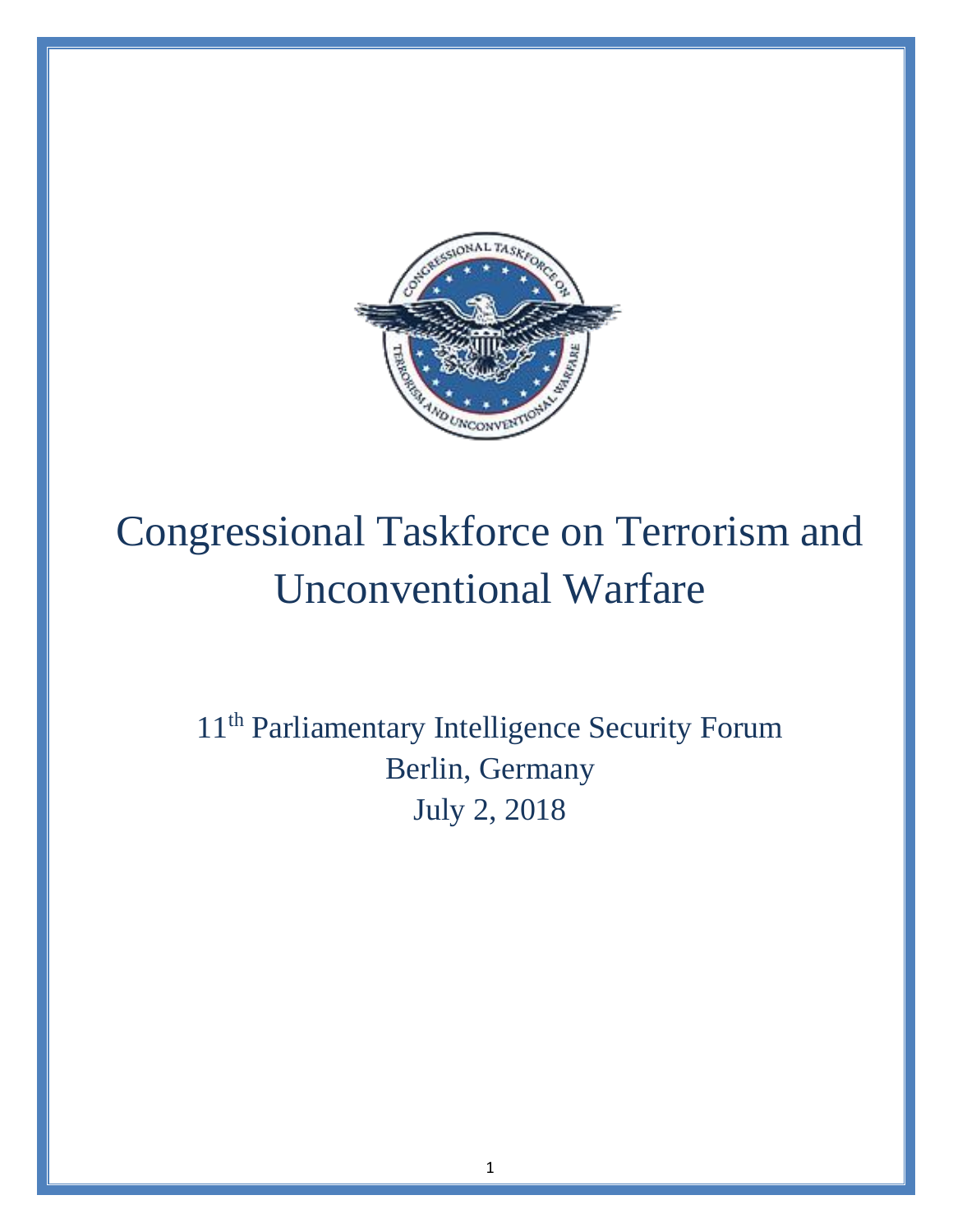

# Congress of the United States Washington, DC 20515

Dear Colleague:

Thank you for your continued interest in our Parliamentary Intelligence Security Forums. In July, we hosted our 11<sup>th</sup> Forum in Berlin, Germany. Over the past several years, these forums have reached over 65 countries and over 600 Members of Parliament.

Over the course of the forum, delegates discussed a variety of security topics, including terror financing, challenges from Chinese investment, information sharing, the challenges faced by banks in the private sector, and developing successful cybersecurity defenses. Panelists at this event included security experts, financial institution representatives, and senior federal government officials from multiple countries.

We were fortunate to have representatives from throughout the region and multiple non-state organizations attend our event in Berlin, Germany. Enclosed is the forum's agenda, a list of panelists, and an official summary of events.

We look forward to working with you in the future as we collaborate together to preserve our freedoms and liberties.

Sincerely,

لكمدهم

Robert Pittenger Member of Congress Chairman, Congressional Taskforce on Terrorism and Unconventional Warfare

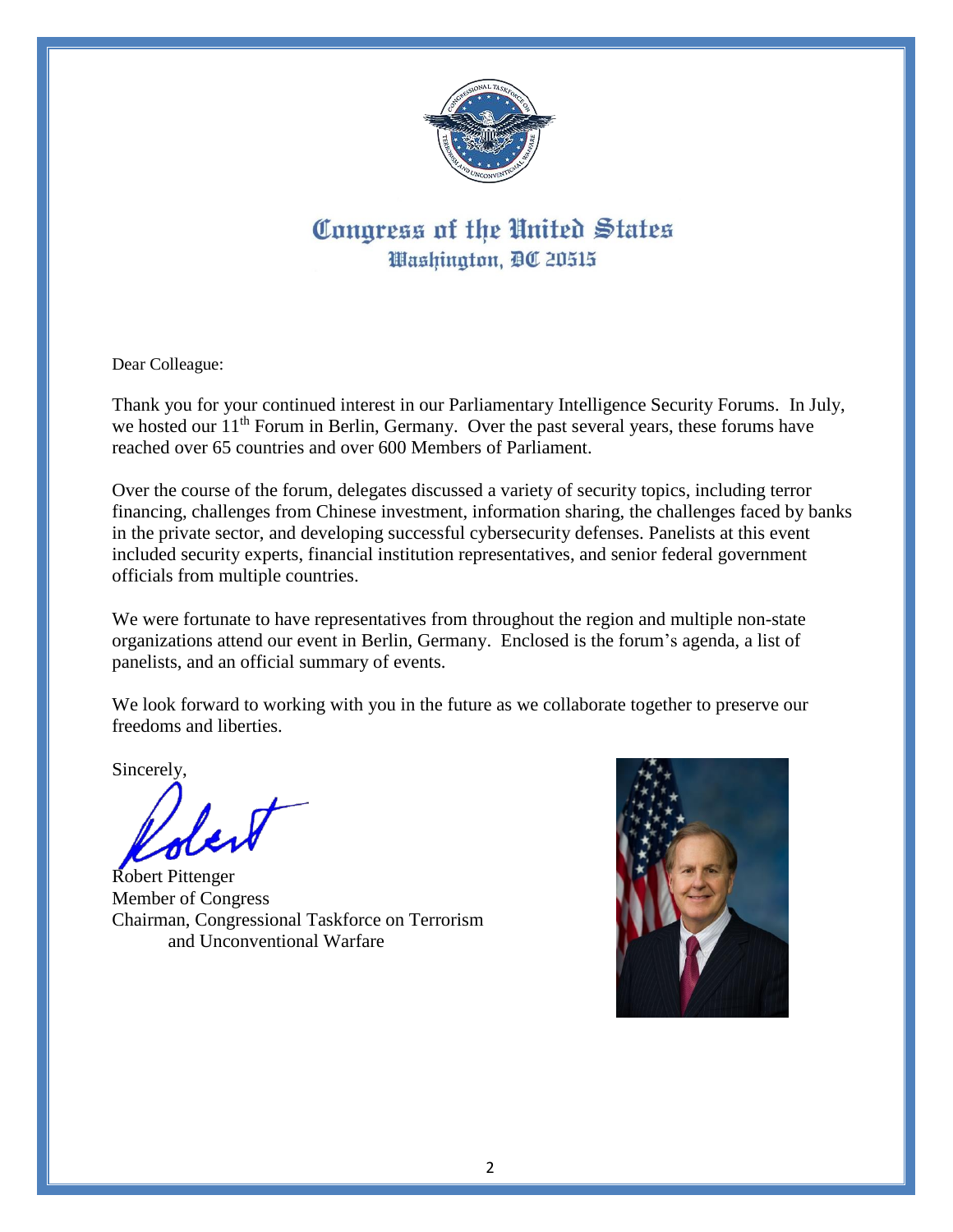

# **11th Parliamentary Intelligence-Security Forum**



Monday, July 2, 2018 • Berlin, Germany

| 8:30 AM  | Registration                                                                                                                                                                                                                                                                                                 |
|----------|--------------------------------------------------------------------------------------------------------------------------------------------------------------------------------------------------------------------------------------------------------------------------------------------------------------|
| 8:30 AM  | <b>Opening Remarks:</b><br>> Robert Pittenger, U.S. Congressman and Chairman, U.S. Congressional<br>Taskforce on Terrorism and Unconventional Warfare<br>$\triangleright$ Volkmar Klein, German Member of Parliament                                                                                         |
| 9:00 AM  | Panel: Financial Intelligence and AML Perspective<br><b>Andreas Schwarz, German Member of Parliament</b><br>➤<br>> Katherine Hutchinson, EUCOM Treasury Liaison<br>$\triangleright$ <b>Andreas Frank,</b> Advisor to the Council of Europe for the Anti-Money<br>Laundering Directive (AMLD)                 |
| 10:00 AM | <b>Coffee Break</b>                                                                                                                                                                                                                                                                                          |
| 10:20 AM | Panel: Law Enforcement Perspective<br>$\triangleright$ John Walsh, CEO SightSpan<br>$\triangleright$ Rainer Baumgart, Security Networks AG<br>$\triangleright$ Dr. Benedikt Franke, CEO Munich Security Conference                                                                                           |
| 11:00 AM | Panel: Regulatory Perspective<br>> Dr. Hans-Georg Maaßen, President of the German Domestic Intelligence<br>Service<br>> James Freis, Chief Compliance Officer of Deutsche Boerse<br>$\triangleright$ Frederick Reynolds, <i>Barclays</i><br>$\triangleright$ Dr. David Hardoon, Singapore Monetary Authority |
| 12:30 PM | Lunch                                                                                                                                                                                                                                                                                                        |
| 1:30 PM  | Panel: Industry Perspective<br><b>J.R. Helmig, SAS</b><br>➤<br>Kristin Reif, Director Illicit Trade Prevention, Philip Morris International<br>➤<br>Jessica Knight Abell, Managing Director, Sayari Analytics<br>➤                                                                                           |
| 2:30 PM  | Panel: German and European Union Perspective<br>> Holger Münch, President of the Federal Criminal Police Office of Germany                                                                                                                                                                                   |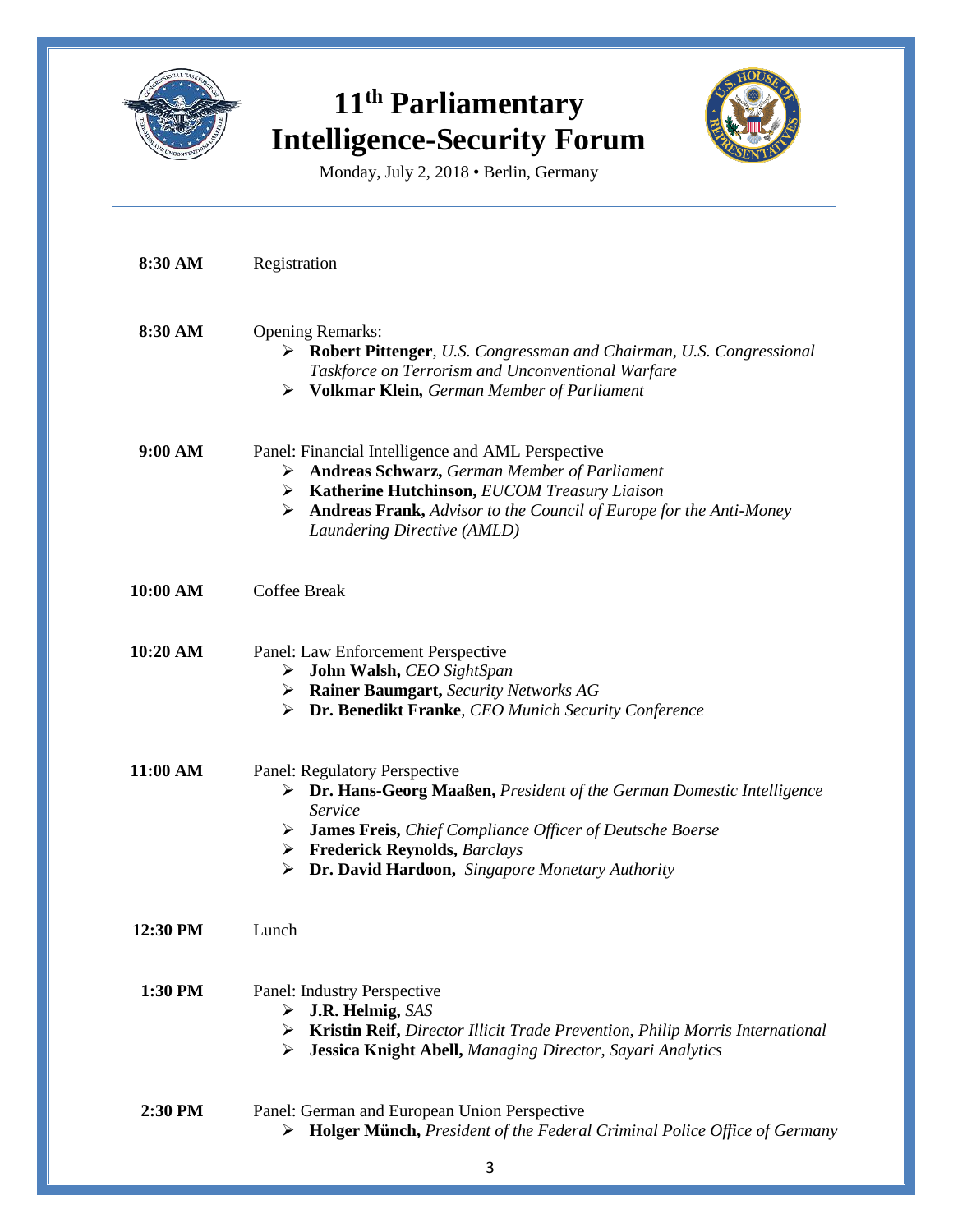|         | <b>Arne Schönbohm, President of the German Federal Office for Information</b><br>➤<br>Security                                                                                                                      |
|---------|---------------------------------------------------------------------------------------------------------------------------------------------------------------------------------------------------------------------|
|         | <b>Ulf Pehrsson</b> , VP Government and Industry Relations, Ericsson<br>➤                                                                                                                                           |
| 3:30 PM | Coffee Break                                                                                                                                                                                                        |
| 4:00 PM | Panel: Emerging Market/Countries Perspective<br><b>Andrew Davenport, Prague Security Studies Institute and RWR Advisory</b><br>➤<br><i>Services</i><br><b>Gabrielle Haddad, COO, Sigma Ratings</b><br>➤             |
| 4:40 PM | <b>Closing Remarks:</b><br>Robert Pittenger, U.S. Congressman and Chairman, U.S. Congressional<br>➤<br>Taskforce on Terrorism and Unconventional Warfare<br><b>Johannes Selle, German Member of Parliament</b><br>➤ |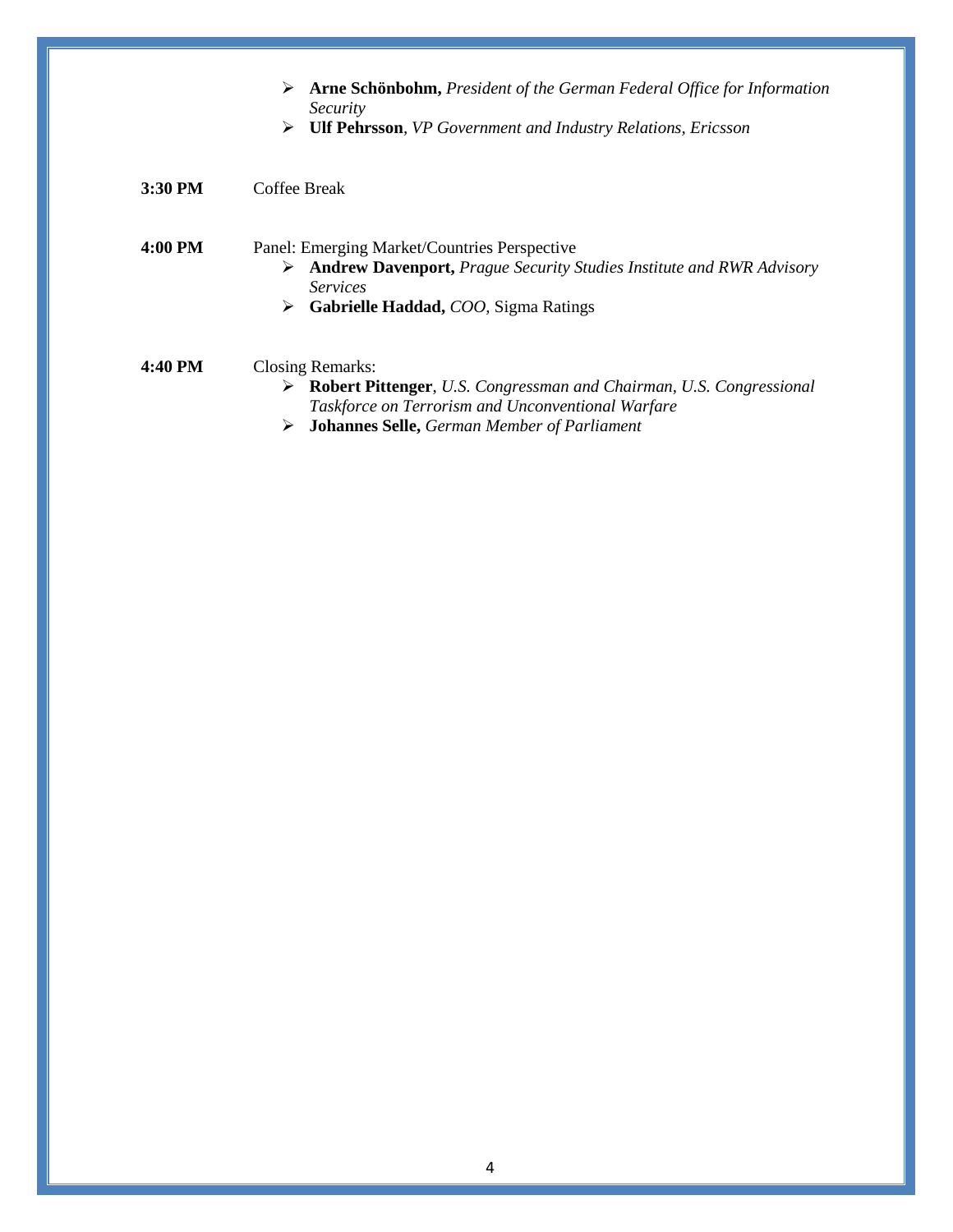

Attendees gathered for a post-Forum reception.



Congressman Pittenger with Delegates from the United Kingdom.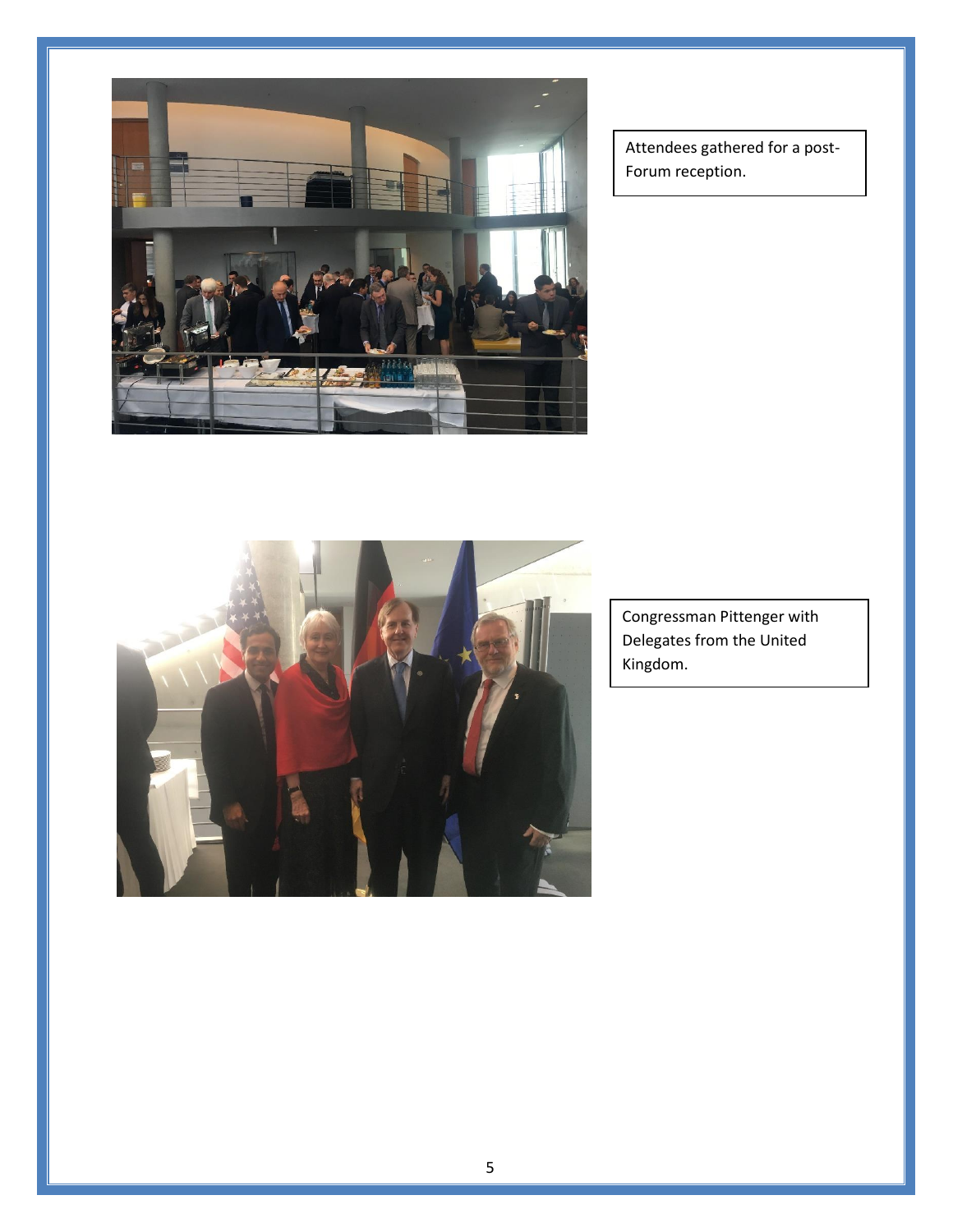# **11th Parliamentary Intelligence Security Forum Attendees**

- ➢ **Arta Dade,** *Fmr Foreign Affairs Minister, Albania*
- ➢ **Taulant Balla,** *Majority Leader, Albania*
- ➢ **Fatmir Mediu,** *Member of Parliament, former Defense Minister, Albania*
- ➢ **Gramoz Ruci,** *Speaker of Parliament, Albania*
- ➢ **Karlheinz Kopf,** *Member of Parliament, Austria*
- ➢ **Andreas Schieder,** *Member of Parliament, Austria*
- ➢ **Andreas Karlsbock,** *Member of the National Council for the Freedom Party, Austria*
- ➢ **Denis Sidorenko,** *Ambassador to Germany, Belarus*
- ➢ **Sergei Andrushkevich,** *Second Secretary, Belarus*
- ➢ **Sifet Podzic,** *Chairman of the Defense and Security Committee, Bosnia and Herzegovina*
- ➢ **Borislav Bojic,** *Deputy Chairman of Defense and Security Committee, Bosnia and Herzegovina*
- ➢ **Borjana Kristo,** *Deputy Chairman of Defense and Security Committee, Bosnia and Herzegovina*
- ➢ **Zeljko Grubesic,** *Expert Advisor in the Office of Defense and Security Committee, Bosnia and Herzegovina*
- ➢ **Ljiljana Milicevic,** *Secretary in the Office of Defense and Security Committee, Bosnia and Herzegovina*
- ➢ **Sofia Tsvetkova,** *Head of International Affairs, GERB, Bulgaria*
- ➢ **Tsvetan Tsvetanov,** *Member of Parliament, Bulgaria*
- ➢ **Dimitar Lazarov,** *Member of Parliament, Bulgaria*
- ➢ **Mustafa Karadayi,** *Member of Parliament, Bulgaria*
- ➢ **Filip Popov,** *Member of Parliament, Bulgaria*
- ➢ **Valentin Kasabov,** *member of the parliamentary Committee on Internal Security and Public Order, Bulgaria*
- ➢ **Charalambos Theopemptou,** *Cyprus House of Representatives, Cyprus*
- ➢ **Ioanna Sygrasiti,** *International Relations Officer of the Cyprus House of Representatives, Cyprus*
- ➢ **Radek Hudecek,** *Defense Attaché at the Czech Embassy in Berlin, Germany, Czech Republic*
- ➢ **Radek Vondracek,** *Speaker of the Deputies of the Parliament of the Czech Republic, Czech Republic*
- ➢ **May ElBatran,** *Egypt House of Representatives, Egypt*
- ➢ **Badr Abdel Atty,** *Egyptian Ambassador to Germany, Egypt*
- ➢ **Laurentiu Constantin Rebega,** *Member of Parliament, European Parliament*
- ➢ **Irakli Sesiashvili,** *Chairman of Defense and Security, Georgia*
- ➢ **Pia Zimmerman,** *Administrative Assistant to the Chairman, Germany*
- ➢ **Andreas Frank,** *Advisor to the Council of Europe for the Anti-Money Laundering Directive (AMLD), Germany*
- ➢ **Wolfgang Ischinger,** *Chairman of the Munich Security Conference, Germany*
- ➢ **James Freis,** *former FinCEN Director, Germany*
- ➢ **Rainer Baumgart,** *Law Enforcement Expert, Germany*
- ➢ **Doris Bischoff,** *Managing Director and CCO of the Deutsche Borse Group, Germany*
- ➢ **Fritz Felgentreu,** *Member of Parliament, Germany*
- ➢ **Volkmar Klein,** *Member of Parliament, Germany*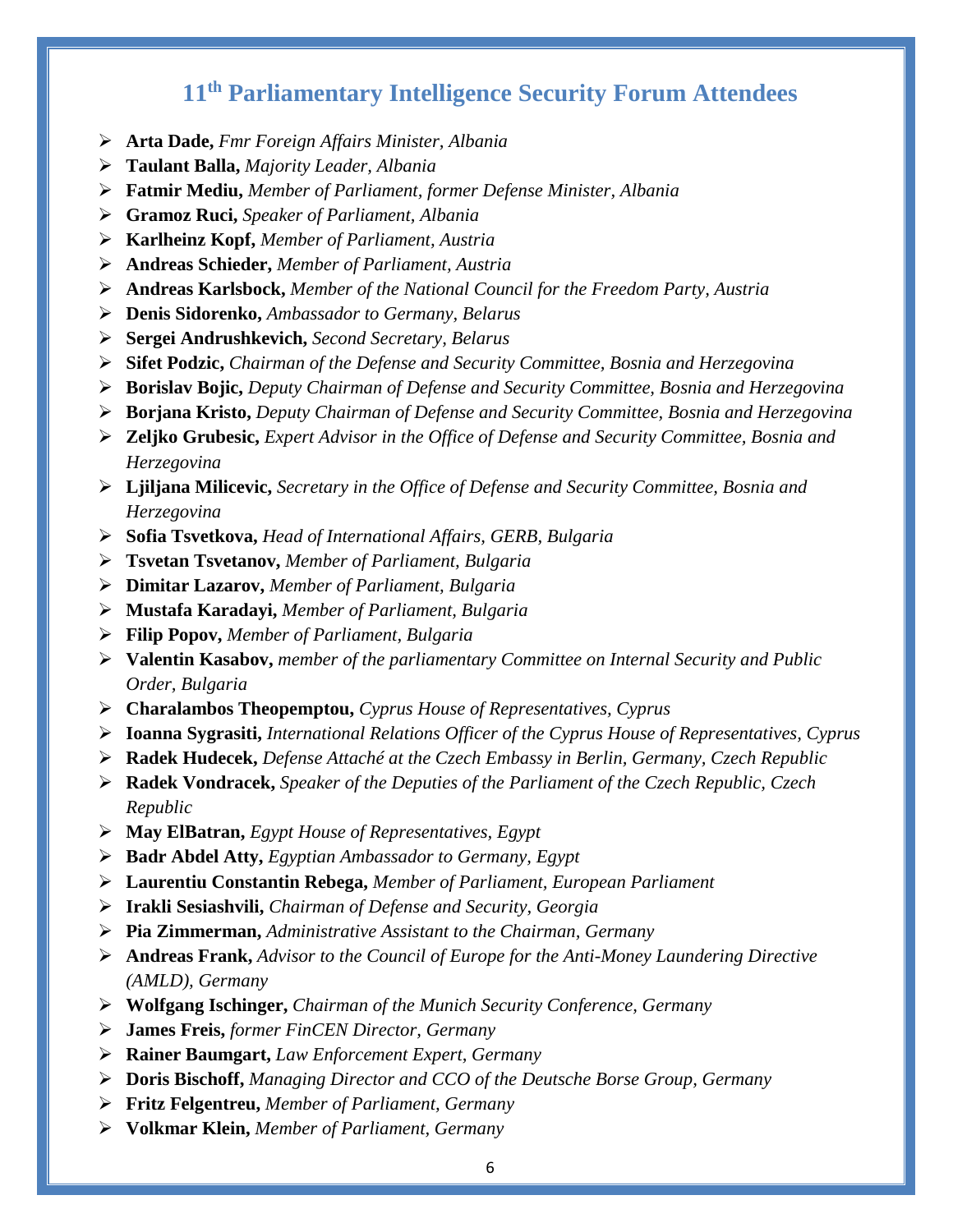- ➢ **Andreas Schwarz,** *Member of Parliament, Germany*
- ➢ **Johannes Selle,** *Member of Parliament, Germany*
- ➢ **Stephan Mayer,** *Parliamentary State Secretary at the German Federal Ministry of the Interior, Germany*
- ➢ **Holger Munch,** *President of the Federal Criminal Police Office of Germany, Germany*
- ➢ **Bruno Kahl,** *President of the Federal Intelligence Service, Germany*
- ➢ **Dr. Hans-Georg Maaben,** *President of the German Domestic Intelligence Service, Germany*
- ➢ **Dr. Konstantin von Notz,** *Vice President of the Parliamentary Oversight Panel, Germany*
- ➢ **Kese Beatrix,** *Advisor from the Foreign Affairs Directorate, Hungary*
- ➢ **Csaba Hende,** *Deputy Speaker of the National Assembly of Hungary, Hungary*
- ➢ **Zoltan Saringer,** *Interpreter, Hungary*
- ➢ **Laszlo Kover,** *Speaker of the National Assembly of Hungary, Hungary*
- ➢ **Ksenia Svetlova,** *Member of the Knesset, Israel*
- ➢ **Zhanar Akaev,** *Member of Parliament of the Kyrgyz Republic, Kyrgyzstan*
- ➢ **Ainars Latkovskis,** *Member of Parliament, Latvia*
- ➢ **Inese Lībiņa-Egnere,** *Member of Parliament, Latvia*
- ➢ **Emanuelis Zingeris,** *Member of Parliament, Lithuania*
- ➢ **Egidijus Vareikis,** *Member of Parliament, Lithuania*
- ➢ **Vytautas Bakas,** *Member of Parliament and Chairman of the Committee on National Security and Defense, Lithuania*
- ➢ **Biljana Ognenovska,** *Head of Division, Assembly of the Republic of Macedonia, Macedonia*
- ➢ **Vladimir Gjorchev,** *Member of Parliament, Macedonia*
- ➢ **Sephora Gauci,** *First Secretary, Embassy of Malta in Berlin, Malta*
- ➢ **Dr. Albert Friggieri,** *Malta's Ambassador to Germany, Malta*
- ➢ **Angelo Farrugia,** *Speaker of Parliament, Malta*
- ➢ **Nebojsa Kaludjerovic,** *Ambassador of Montenegro to the United States of America, Montenegro*
- ➢ **Ahmet Berat Conkar,** *Chairman of the NATO Parliamentary Assembly, NATO*
- ➢ **Erik Akerboom,** *Commissioner of the Police, Netherlands*
- ➢ **Christian Tybring-Gjedde,** *Member of Norwegian Parliament and Second Vice Chair of the Standing Committee on Foreign Affairs and Defense, Norway*
- ➢ **Franklin Morales,** *Embassy of Panama to the United States, Panama*
- ➢ **Eduardo Ferro Rodrigues,** *Speaker of Parliament, Portugal*
- ➢ **Petru Gabriel Vlase,** *Deputy Speaker of Parliament, Romania*
- ➢ **Zoran Dragisic,** *Member of Parliament, Serbia*
- ➢ **Dragan Sormaz,** *Member of Parliament, Serbia*
- ➢ **Darko Trifunovic,** *Professor, University of Belgrade, Serbia*
- ➢ **Nikola Samardzic,** *Professor, University of Belgrade, Serbia*
- ➢ **Dr. David Hardoon,** *Chief Data Officer and head, Data Analytics Group, Singapore*
- ➢ **Katarína Cséfalvayová,** *Member of Parliament, Slovakia*
- ➢ **Anton Hrnko,** *Member of Parliament, Slovakia*
- ➢ **Katarína Kokavcová,** *Secretary, Foreign Affairs Committee, Slovakia*
- ➢ **Franc But,** *Ambassador of the Republic of Slovenia to the Federal Republic of Germany, Slovenia*
- ➢ **Vicente Moret Millas,** *Clerk of the Joint Committee on National Security, Spain*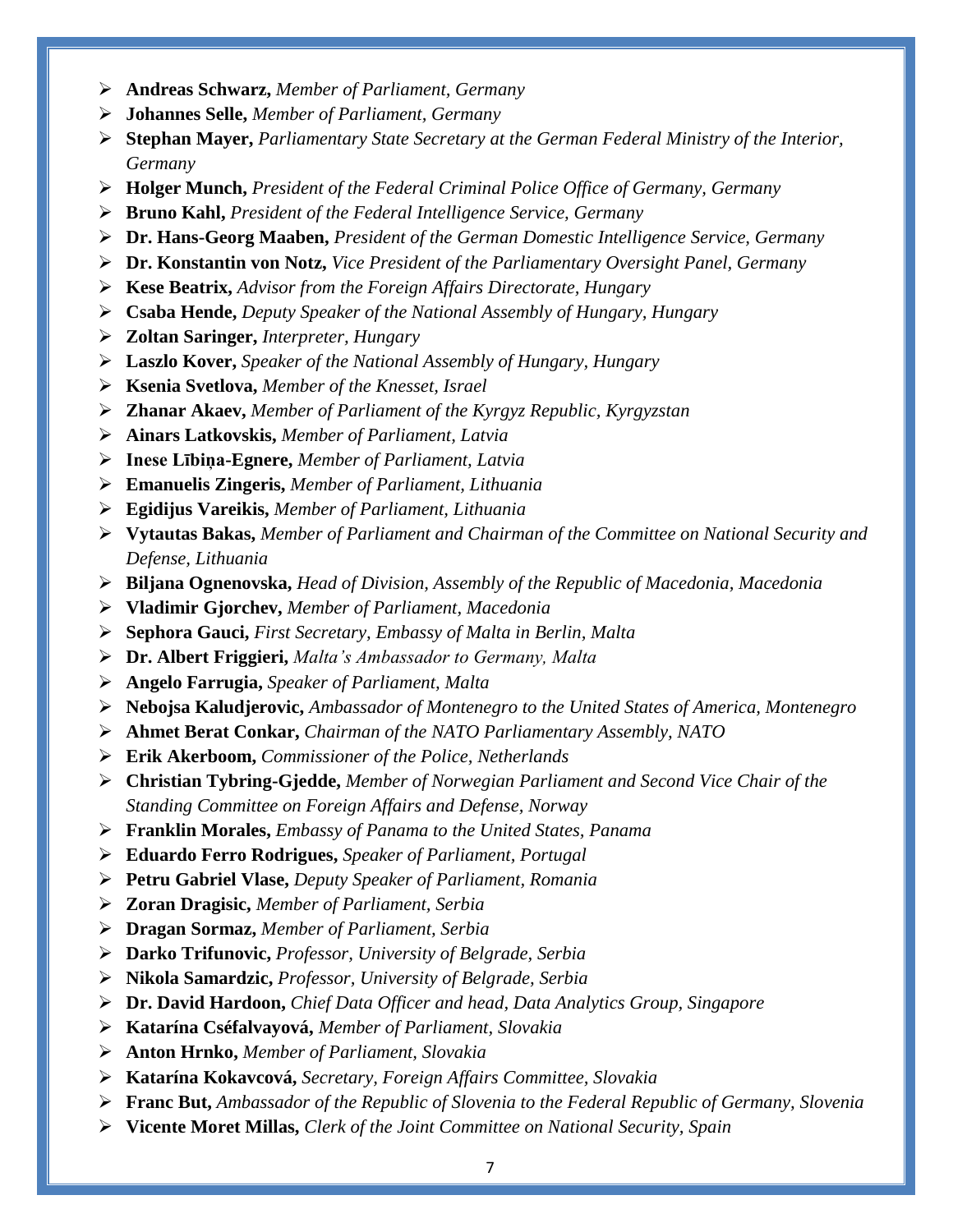- ➢ **Luis Aznar Fernandez,** *Member of the Joint Committee on National Security, Spain*
- ➢ **Ulf Pehrsson,** *Vice President Government and Industry Relations, Sweden*
- ➢ **Ashlee Godwin,** *Foreign Affairs Committee Specialist—Joint Committee on the National Security Strategy, United Kingdom*
- ➢ **Mark Pritchard,** *Member of Parliament, United Kingdom*
- ➢ **John Spellar,** *Member of Parliament, United Kingdom*
- ➢ **Madeleine Moon,** *Member of Parliament, United Kingdom*
- ➢ **Yvette Cooper,** *Member of Parliament, United Kingdom*
- ➢ **Frederick Reynolds,** *Barclays, United States*
- ➢ **John Walsh,** *CEO SightSpan, United States*
- ➢ **Gabrielle Haddad,** *Co-Founder and COO of Sigma Ratings Inc., United States*
- ➢ **Kristin Reif,** *Director Illicit Trade Prevention, United States*
- ➢ **Hope Hutchinson,** *EUCOM Liaison, United States*
- ➢ **Jessica Knight Abell,** *Managing Director, United States*
- ➢ **Andrew Davenport,** *Prague Security Studies Institute and RWR Advisory Services, United States*
- ➢ **J.R. Helmig,** *SAS, United States*
- ➢ **Jeffrey Kratzer,** *US Customs and Border Protection Attaché—US Embassy Berlin, United States*
- ➢ **Andrea Detjen,** *US Customs and Border Protection Senior Analyst—US Embassy Berlin, United States*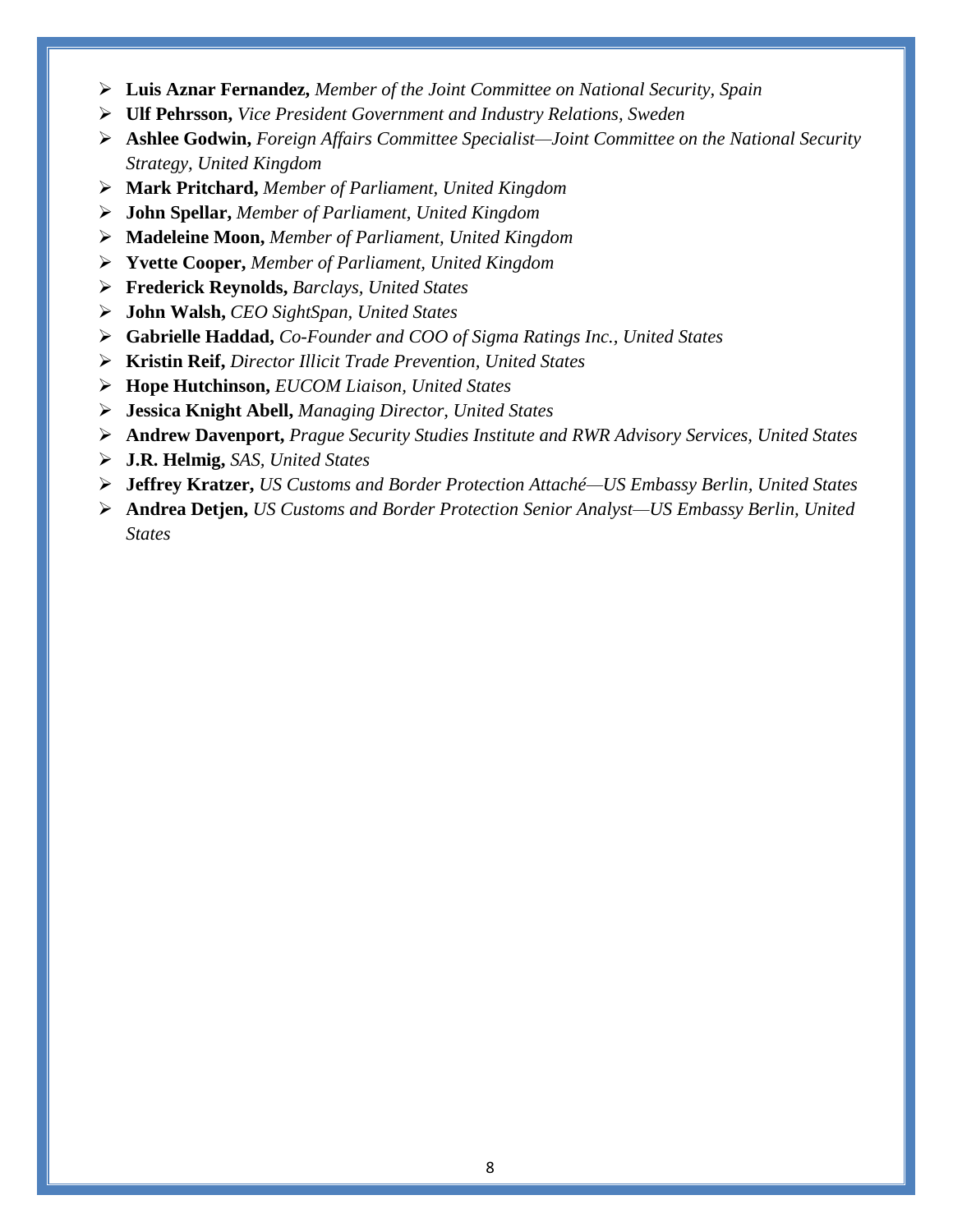### **Summary of Presentations**

#### Opening Remarks/Greetings

#### **Mr. Peter Beyer** *Member of Parliament, Coordinator of Transatlantic Cooperation of the Federal Government of Germany*

It is crucial in the U.S relationship with Germany to stand together. It is also important that Russia and China be recognized from a position of strength.

#### **Dr. Gerhard Wahler** *Deputy Secretary General, Konrad-Adenauer-Stiftung*

Dr. Wahler addressed Germany's presence in terror hotbeds around the world. While the U.S. has added to Germany's security in those regions, there is still the need to increase the levels of contribution and cooperation between governments, think-tanks, academia, and experts.

#### **Congressman Robert Pittenger** *Chairman of the Congressional Taskforce on Terrorism and Unconventional Warfare*

Congressman Pittenger emphasized his desire for the U.S. to work with its allies and encouraged the thoughtful and respectful cooperation of everyone involved.

#### Panel 1 - Financial Intelligence/AML Perspective

#### **Andreas Schwarz** *Member of Parliament*

Though Germany has been characterized as a stable nation, it has yet to fulfill NATO's requirement of funding its defense at an equivalent of 2 percent of its GDP, and has turned into a haven for money laundering. With a new Minister in power, it is Mr. Schwarz's desire to enhance the antimoney laundering division within the government – this issue is increasingly important to Germans and there is much progress to be made.

#### **Katherine Hope Hutchinson** *Advisor, U.S. Department of the Treasury*

Ms. Hutchinson highlighted that there is still a gap in information sharing that must be addressed. There is a necessity to continually upgrade systems and programs, and the U.S. should continually audit emerging terror financing threats. The U.S. must stay up-to-date and develop a stronger Office of Terrorism and Financial Intelligence.

#### **Andreas Frank** *Advisor to the Council of Europe for the Anti-Money Laundering Directive*

Mr. Frank complemented his fellow panelists by reminding the audience that not every NATO nation spends the required equivalent of 2 percent of GDP on defense. Additionally, he raised the issue of the global refugee crisis steering attention away from the issue of illicit finance, and assessed that the largest threat to financial integrity and transparency is virtual currencies.

#### Panel 2 - Law Enforcement Perspective

#### **John Walsh** *CEO, SightSpan*

Walsh believes there's a need to take a deep look at all aspects of terror financing. It is important to learn how to operationalize government policies, and the best successes have been found in the areas of community policing.

#### **Rainer Baumgart** *CEO, Secunet Security Networks*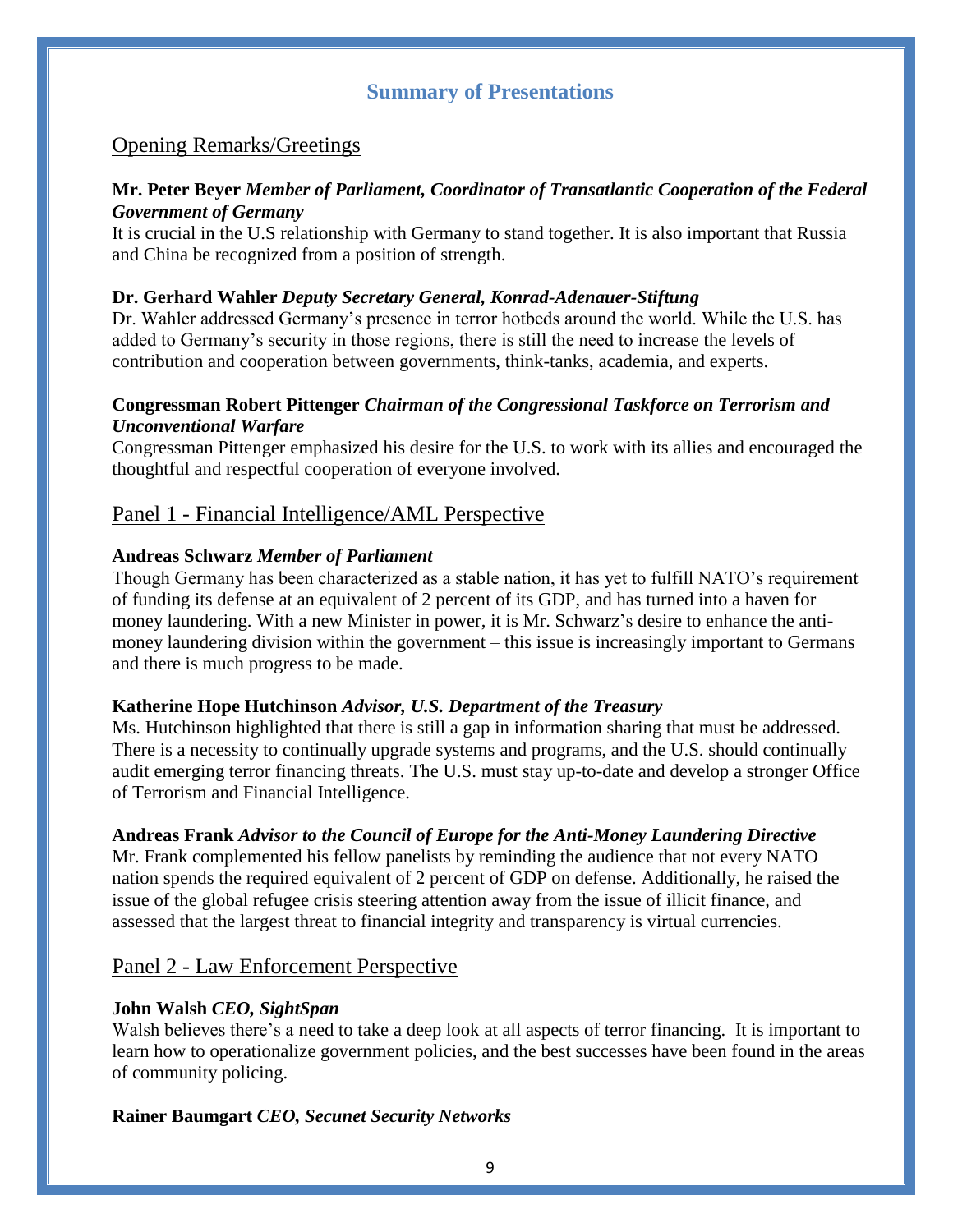Mr. Baumgart focused on terrorists using cryptographic structures to promote their extremist agenda – informing the audience of the many opportunities presented to criminals with Blockchain. Additionally, he emphasized that biometric technology - which has proven to be very useful for airports and Customs agencies - must be implemented. International standards and agreements in this space must also be considered.

#### **Dr. Stefan Heissner** *Head of Fraud Investigation & Dispute Services, Ernst & Young*

Dr. Heissner outlined some of the work that U.S. based firms, like Ernst & Young, are conducting with foreign governments and their law enforcement agencies on preventing financial crimes. There is a necessity to foster close cooperation between law enforcement agencies. As mentioned by the previous panelists, there's a need to increase information sharing between government agencies, and the public and private sectors.

#### Panel 3 - Regulatory Perspective

#### **Frederick Reynolds** *Global Head of Financial Crime Legal, Barclays*

Barclays is actively studying the evolution of terrorism, and through this study it has been found that microfinancing is on the rise. However, it is impossible to look at it on a transactional basis, so one must look for red flag indicators. Information sharing between industry and law enforcement is vital.

#### **Dr. Maik Pawlowsky** *German Domestic Intelligence Service*

Dr. Pawlowsky argues that national approaches are not enough and international cooperation is very important. Financing of terror is constantly changing and cannot always be predicted. Individual terror cell are self-financing, and smaller terrorist groups are becoming a more a legitimate threat as they self-fund through the sale of weapons

#### **James Freis** *CCO, Deutsche Borse*

Mr. Freis reinforced the need for multilateral cooperation between governments and agencies worldwide. Unfortunately, because Germany and other NATO countries are not meeting their promise to dedicate 2 percent of GDP for defense activities, it's more difficult to deal with this international problem.

#### **Dr.David Hardoon** *CDO, Monetary Authority of Singapore*

The points of this panel were driven home by Dr. Hardoon with his statement that innovation and regulation must be synonymous, and international and domestic compliance with laws and regulations is key to success.

#### Panel 4 - Industry Perspective

#### **J.R. Helmig** *Innovation Lead - Fraud &Security Intelligence Practice, SAS*

Mr. Helmig was an essential character in the planning and execution of this Forum. It was a pleasure to hear his perspective on how business use analytics provided by firms such as SAS.

#### **Kristin Reif** *Director of Illicit Trade Prevention, Philip Morris*

Ms. Reif highlighted how commodities, such as tobacco products, are illegally sold and emphasized that private industry is an asset to government agencies - as a business person, you do not have authority to do anything but tell the proper authorities.

#### **Jessica Abell** *Managing Director, Sayari Analytics*